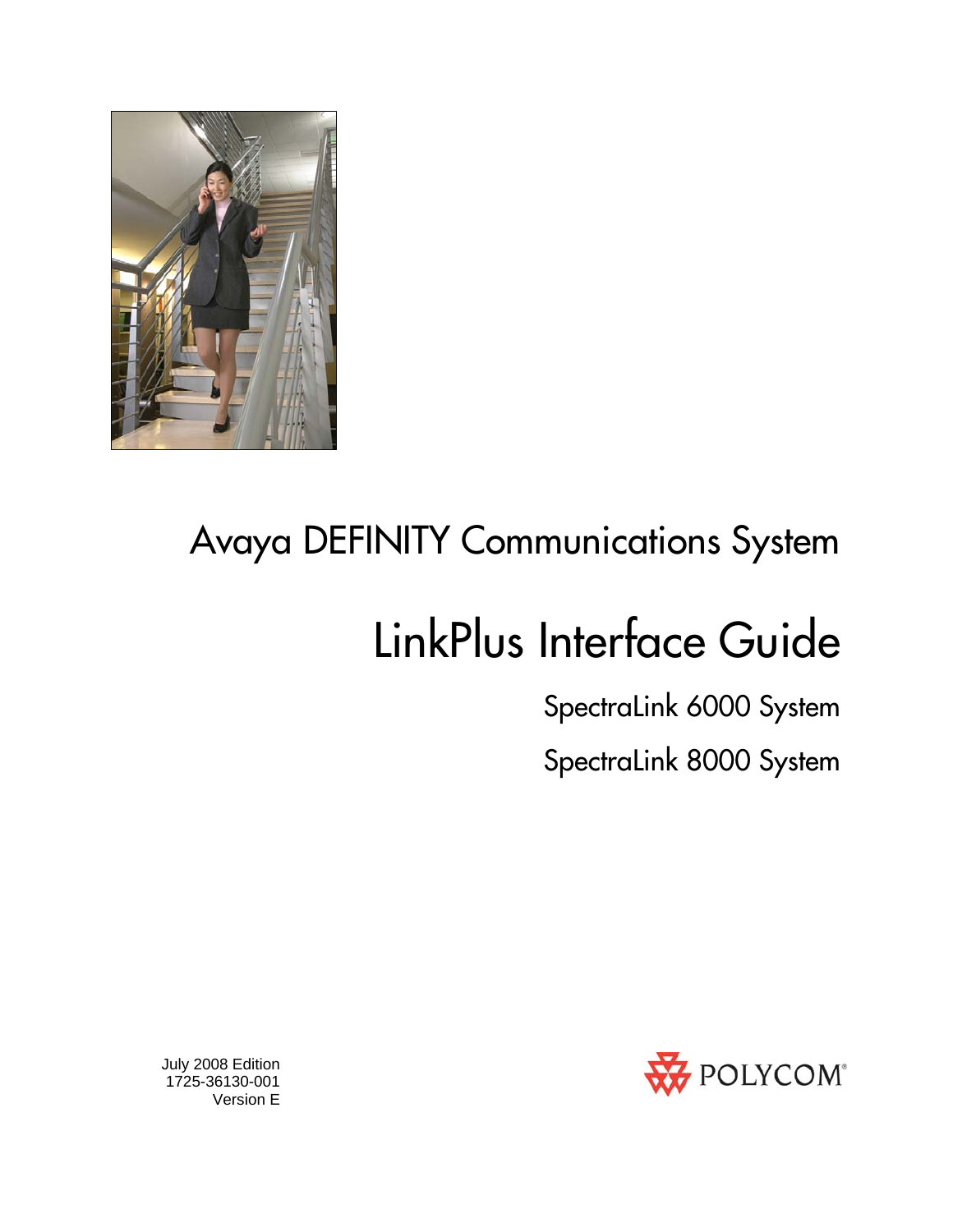#### Trademark Information

Polycom® and the logo designs SpectraLink® LinkPlus Link NetLink SVP

Are trademarks and registered trademarks of Polycom, Inc. in the United States of America and various countries. All other trademarks used herein are the property of their respective owners.

#### Patent Information

The accompanying product is protected by one or more US and foreign patents and/or pending patent applications held by Polycom, Inc.

#### Copyright Notice

Copyright © 1998 to 2008 Polycom, Inc.

All rights reserved under the International and pan-American copyright Conventions.

No part of this manual, or the software described herein, may be reproduced or transmitted in any form or by any means, or translated into another language or format, in whole or in part, without the express written permission of Polycom, Inc.

Do not remove (or allow any third party to remove) any product identification, copyright or other notices.

Every effort has been made to ensure that the information in this document is accurate. Polycom, Inc. is not responsible for printing or clerical errors. Information in this document is subject to change without notice and does not represent a commitment on the part of Polycom, Inc.

#### **Notice**

Polycom, Inc. has prepared this document for use by Polycom personnel and customers. The drawings and specifications contained herein are the property of Polycom and shall be neither reproduced in whole or in part without the prior written approval of Polycom, nor be implied to grant any license to make, use, or sell equipment manufactured in accordance herewith.

Polycom reserves the right to make changes in specifications and other information contained in this document without prior notice, and the reader should in all cases consult Polycom to determine whether any such changes have been made.

No representation or other affirmation of fact contained in this document including but not limited to statements regarding capacity, response-time performance, suitability for use, or performance of products described herein shall be deemed to be a warranty by Polycom for any purpose, or give rise to any liability of Polycom whatsoever.

#### Contact Information

Please contact your Polycom Authorized Reseller for assistance.

Polycom, Inc. 4750 Willow Road, Pleasanton, CA 94588 [http://www.polycom.com](http://www.polycom.com/)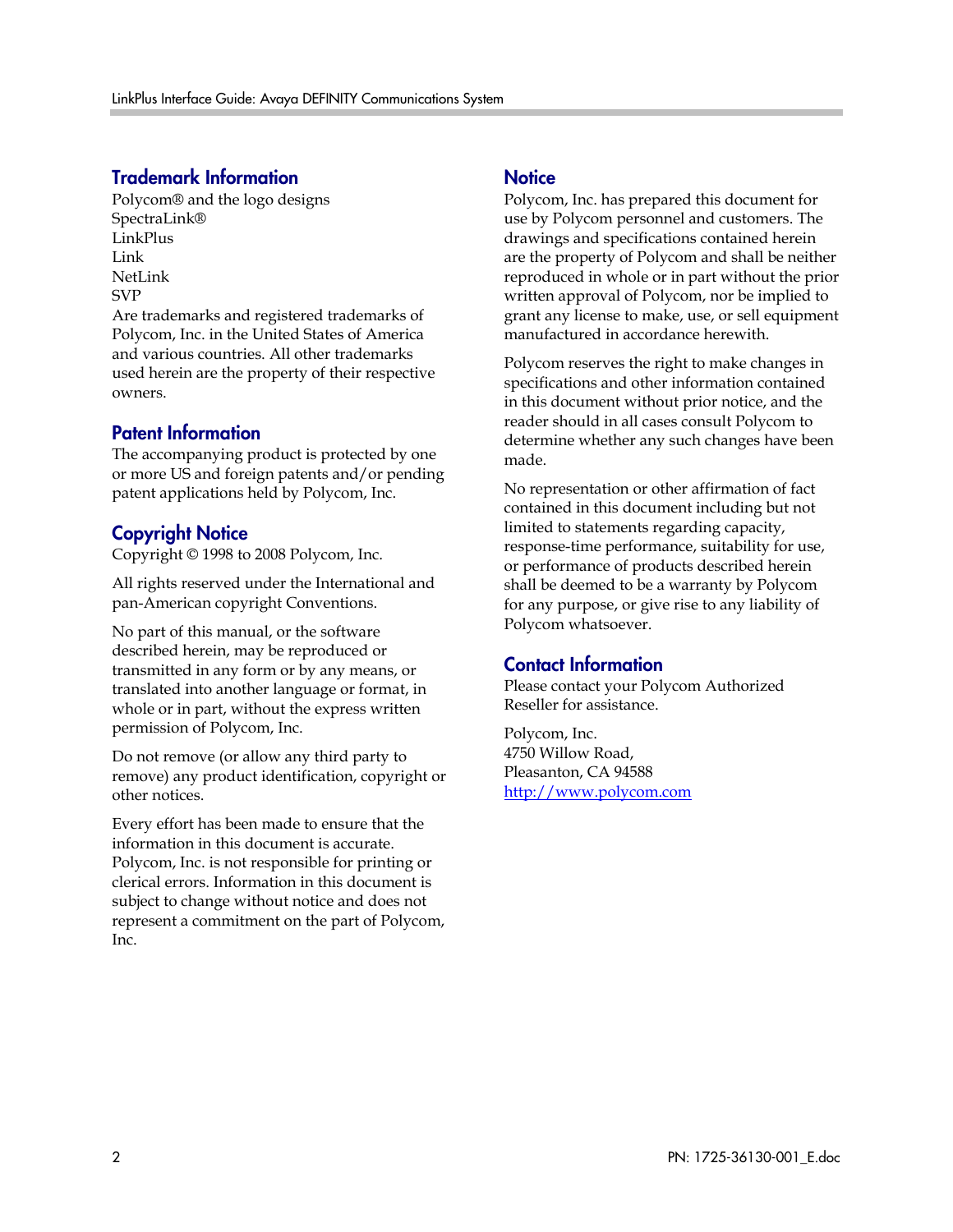# About this Guide

Polycom is the market leader in multi-cellular wireless telephone systems for the workplace. We manufacture a range of products to suit any size installation. All Polycom products use our LinkPlus digital integration technology to integrate with various digital switch platforms. Using LinkPlus technology, Wireless Telephones (handsets) emulate digital telephone sets to deliver advanced capabilities such as multiple line appearances and LCD display features. This document explains the programming or administration required to use the host digital switch with the following Polycom products:

### SpectraLink 6000 System – SpectraLink 6300 MCU

The SpectraLink 6300 MCU supports up to 3,200 handsets and up to 1,000 Base Stations. Up to 25 shelves can be interconnected for maximum system capacity.

### SpectraLink 6000 System – SpectraLink 6100 MCU

Designed for smaller installations supporting up to 64 handsets and up to 16 Base Stations. Up to four MCU controllers can be interconnected for maximum system capacity.

### SpectraLink 8000 Telephony Gateway

The SpectraLink 8000 Telephony Gateway is a wireless LAN-based telephony product that provides high quality packetized voice communications using the Internet Protocol (IP).



Different models of SpectraLink Wireless Telephones vary in functional capabilities. This document covers the basic operational features of all handsets. However, certain handset or PBX features may not be supported by your emulation.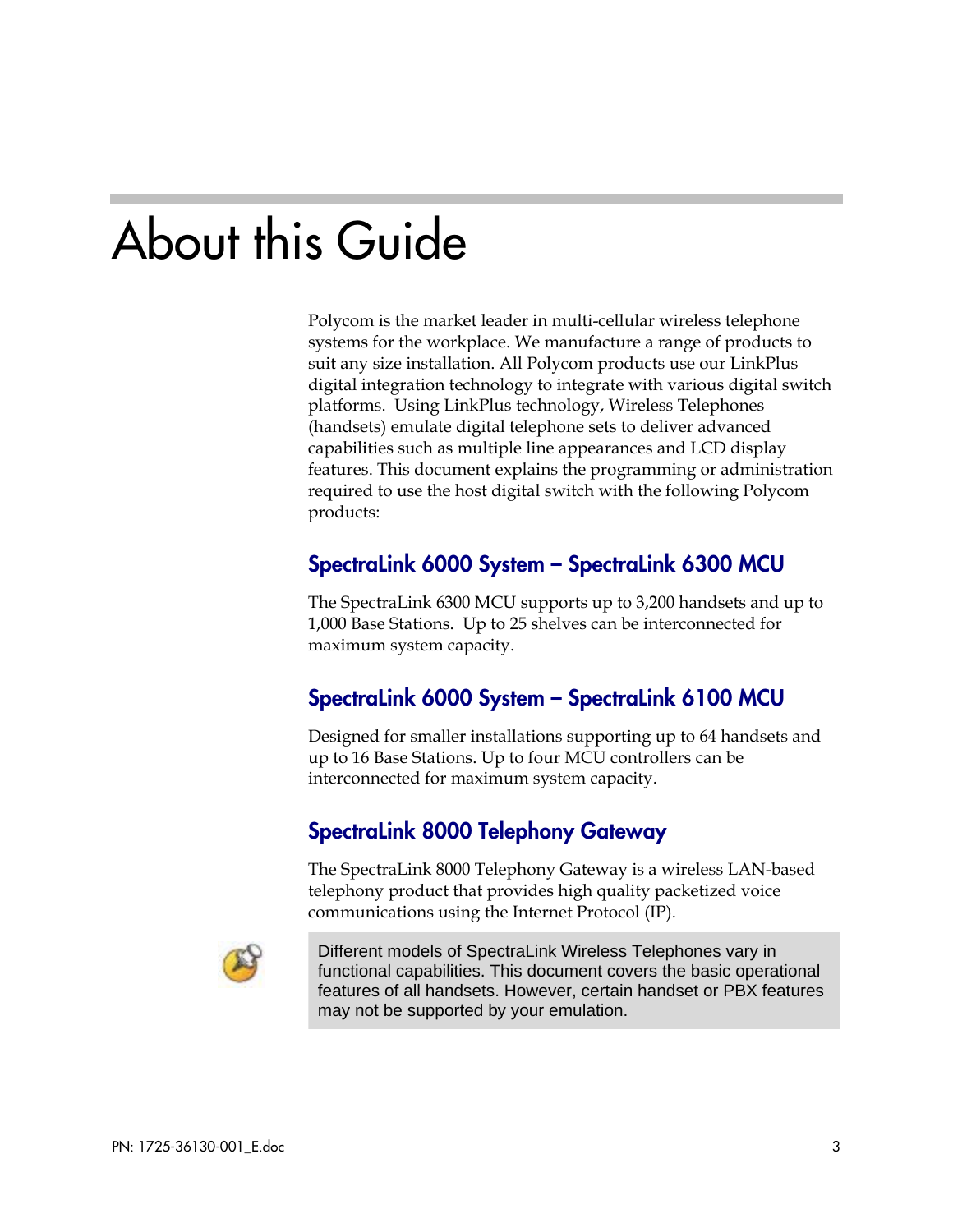## Related Documents

*SpectraLink 6300 MCU : Operator's Console* (1725-36125-001)

*SpectraLink 6100 MCU: Installation and Operation* (1725-36097-001)

*SpectraLink 6020 Wireless Telephone and Accessories User Guide*  (1725-36092-001)

Available at

[http://www.polycom.com/usa/en/support/voice/proprietary\\_wire](http://www.polycom.com/usa/en/support/voice/proprietary_wireless/proprietary_wireless.html) [less/proprietary\\_wireless.html](http://www.polycom.com/usa/en/support/voice/proprietary_wireless/proprietary_wireless.html)

*SpectraLink 8000 Telephony Gateway: Administration Guide for SRP*  (1725-36028-001)

*SpectraLink 8020/8030 Wireless Telephone and Accessories User Guide*  (1725-36023-001)

*SpectraLink e340/h340/i640 Wireless Telephone: Configuration and Administration (SRP)* (72-1065-09)

Available at <http://www.polycom.com/usa/en/support/voice/wi-fi/wi-fi.html>

*Telephone Switch Interface Matrix* (1725-36128-001)

Available at [http://www.polycom.com/usa/en/support/voice/wi](http://www.polycom.com/usa/en/support/voice/wi-fi/pbx_integration.html)[fi/pbx\\_integration.html](http://www.polycom.com/usa/en/support/voice/wi-fi/pbx_integration.html)

### Customer Support

Polycom wants you to have a successful installation. If you have questions please contact the Customer Support Hotline at (800) 775-5330. The hotline is open Monday through Friday, 6 a.m. to 6 p.m. Mountain time.

For Technical Support: [technicalsupport@polycom.com](mailto:technicalsupport@polycom.com)

For Knowledge Base: <http://www.polycom.com/usa/en/support/voice/voice.html>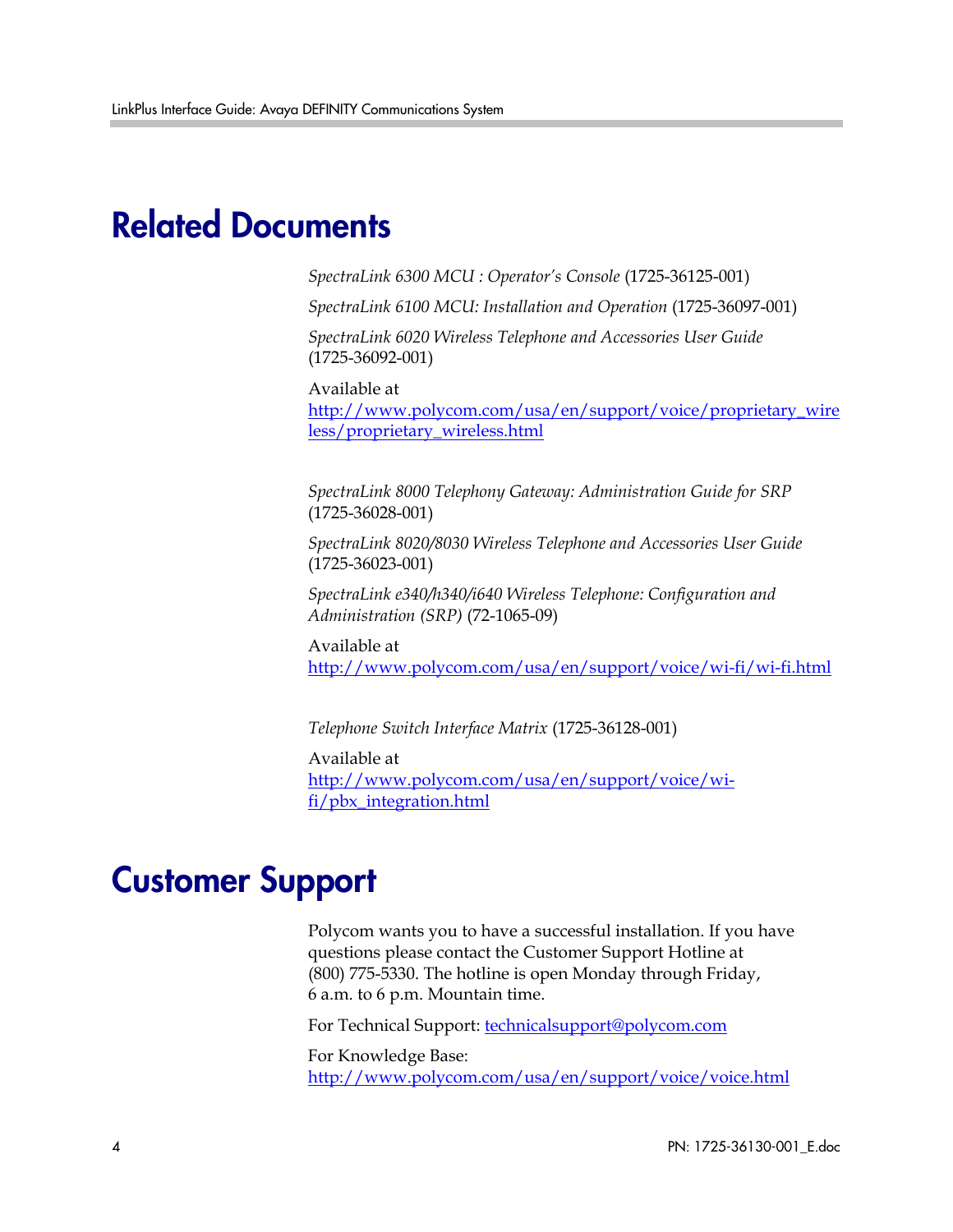# Icons and Conventions

This manual uses the following icons and conventions.



Caution! Follow these instructions carefully to avoid danger.



Note these instructions carefully.

Label This typeface indicates a key, label, or button on SpectraLink hardware.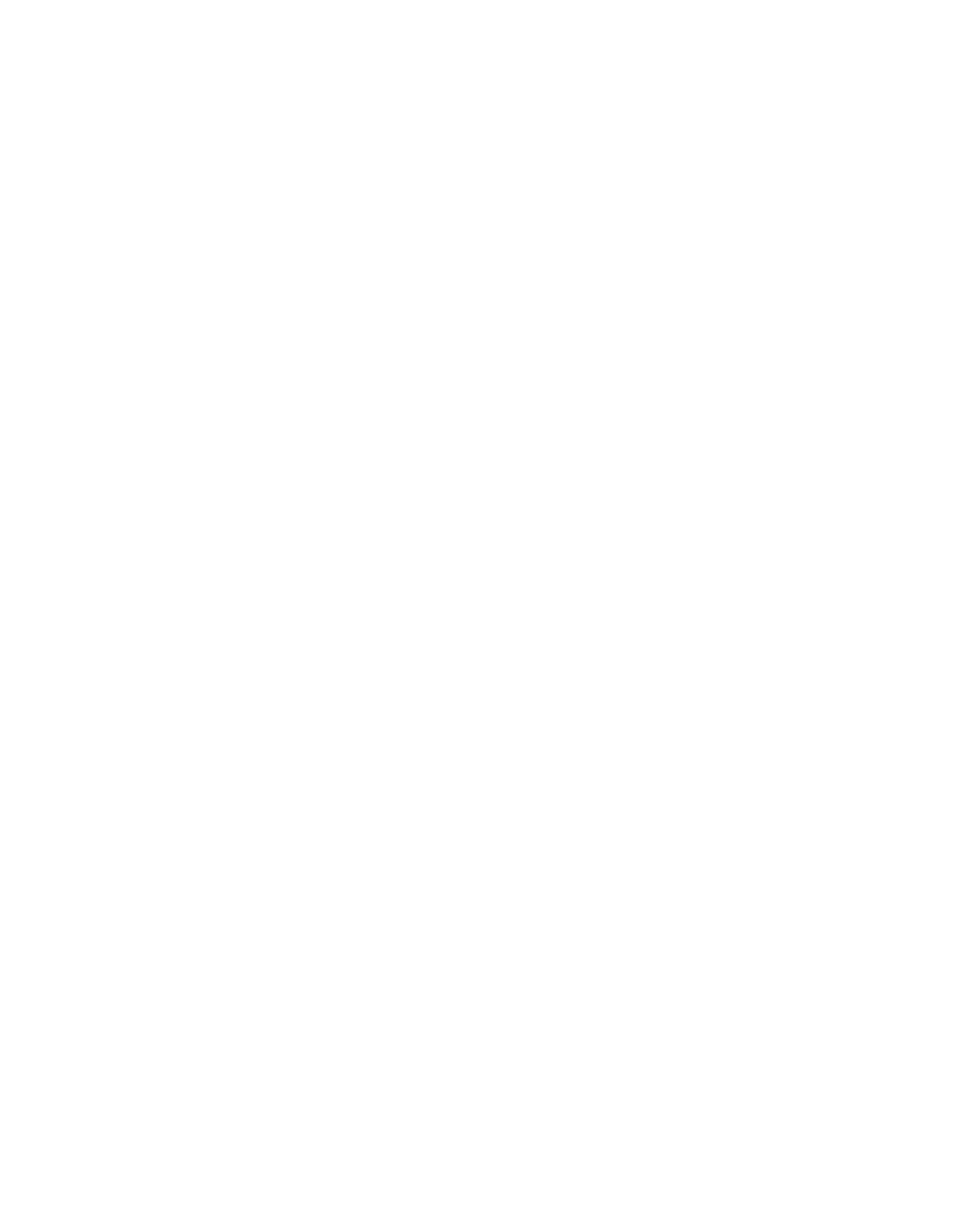# Plan the Interface

The system administrator programs the telephone system for use with the Wireless Telephone System using the normal administration terminal or procedures. Programming can be done after the handsets are registered.

Recommended programming includes assigning extension numbers to the handsets and programming features on the telephone system so they are easily accessible from the handsets.

For analog interfaces, macro codes are in the document relating to configuring the system. See *SpectraLink 6300 MCU: Operator's Console*, *SpectraLink 6100 MCU: Installation and Operation,* or *SpectraLink 8000 Telephony Gateway: Administration Guide for SRP*.

The following information will help the system administrator set up the SpectraLink 8000 Wireless Telephones to operate in a way that feels familiar and comfortable to users.

## Plan Programming

Digital Interface programming for the Wireless Telephone System will be faster if it is planned in advance by verifying the parameters and features on the current telephone system and wired phones. The system administrator must assign extension numbers to the handsets and plan the functions (trunk access, toll restrictions, system features, ringing options etc.) to be programmed for the handsets.

One of these scenarios concerning how the handsets are programmed should apply to this site:

- All handsets are programmed alike: All handsets will be programmed exactly the same. Depending on the capabilities of the switch, the system administrator can often program one handset and use it as a model for all other handsets.
- Groups of handsets are programmed alike: Handsets are grouped into classes that are programmed alike. Depending on the capabilities of the switch, the system administrator can program

1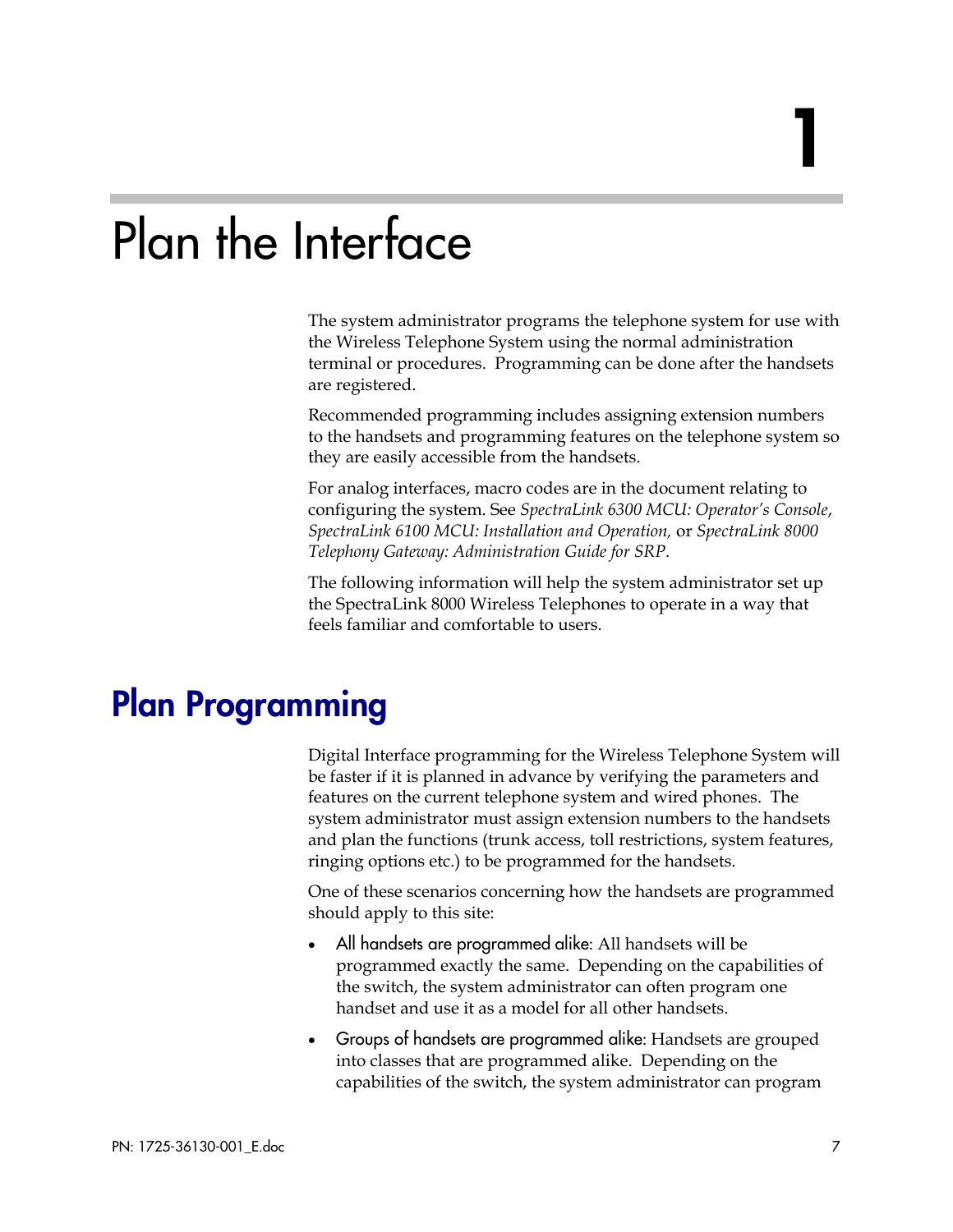"model" handsets then use the model as a template to program the other handsets.

• All handsets are different: All handsets are programmed differently, so each handset will be programmed individually.

Before installation, the parameters of the wired phones should be verified to plan the parameters required for the handsets.

#### Line assignment

The handset supports up to nine line resources. Which lines should ring at this handset (Bridged Call Alerting) and which lines will be selected when the user goes off-hook (Idle or Alerting Appearance Preference)?

#### Call appearances

Should this extension number appear on any other telephone (bridged appearance)? On which sets should it ring (bridged call alerting)?

#### Class of Service

To which Class of Service should handsets be assigned?

#### Coverage

Where is this extension forwarded on busy/no answer?

#### Call pickup group

To which group does this extension or group of extensions belong?

#### Toll restrictions

To which Class of Restriction group should the handsets be assigned?

#### Programmable buttons

Ten programmable buttons are available for lines or features. Determine which features, if any, should be programmed on the handsets. These assignments may emulate assignments on the user's wired set.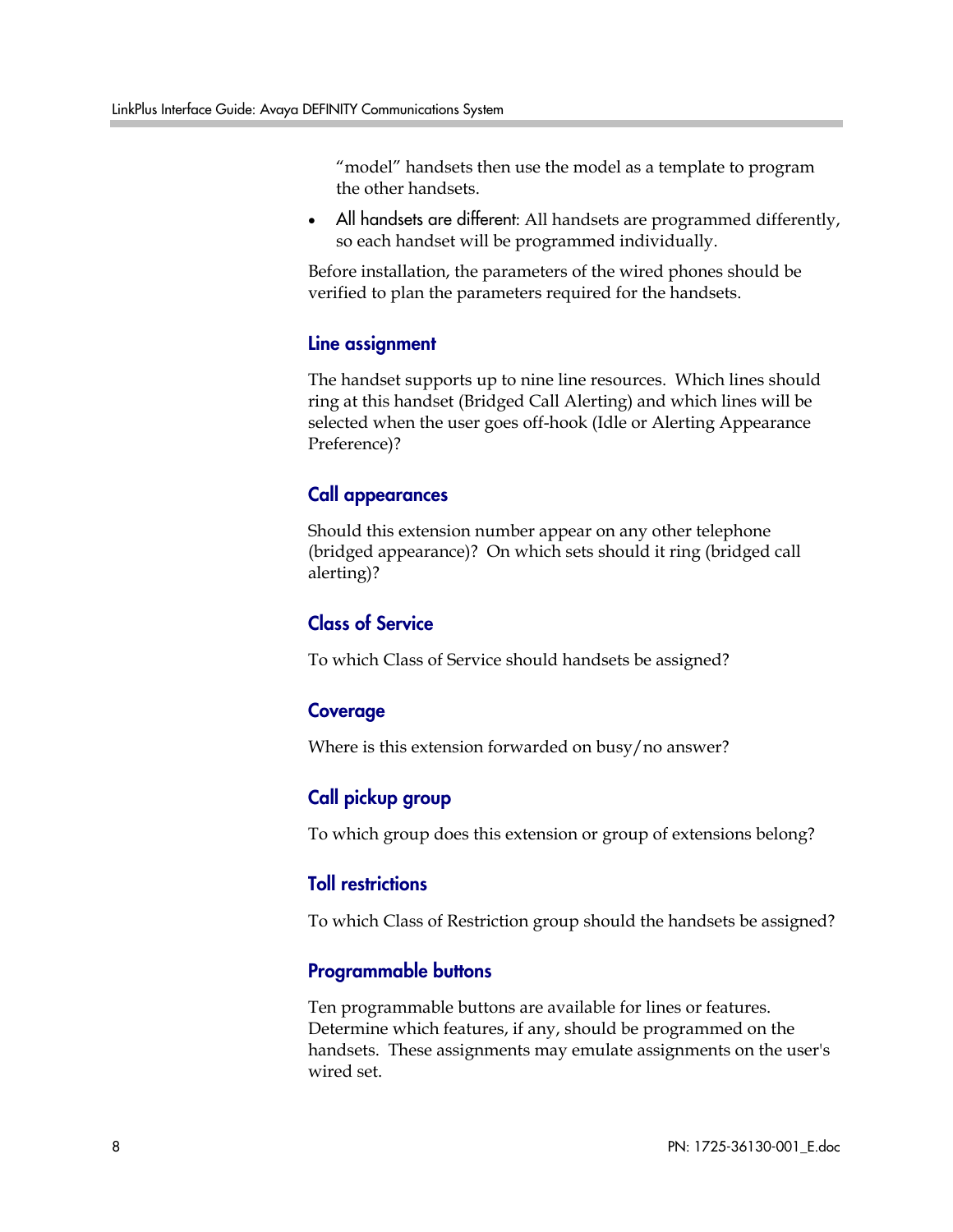It will help to identify a wired set that is programmed exactly or close to the way the handsets should be programmed. This set can be duplicated to copy station parameters to the handsets.

## Assign Extension Numbers

The wire contractor should inform the system administrator which port numbers have been designated for the handsets.

The system administrator may use the *Extension Assignments Worksheet* at the end of this document to track the port numbers, extensions, users, and features assigned to handsets.

# The Wireless Telephone Display

The SpectraLink Wireless Telephone will display the telephone number as it is dialed.

Certain characters may be used by the system that are not implemented in the handset. Flashing characters are not implemented on the handset, nor is rolling or scrolling of text.

Although some desksets do not have a display, any display information sent by the system will be displayed on the handset.

### Handset indicators

Line indicators are associated with line access keys. Status indicators or icons are associated with voicemail, low battery function, other functions, and service interruption. A left or right arrow is displayed when the screen can be toggled either left or right to display more characters.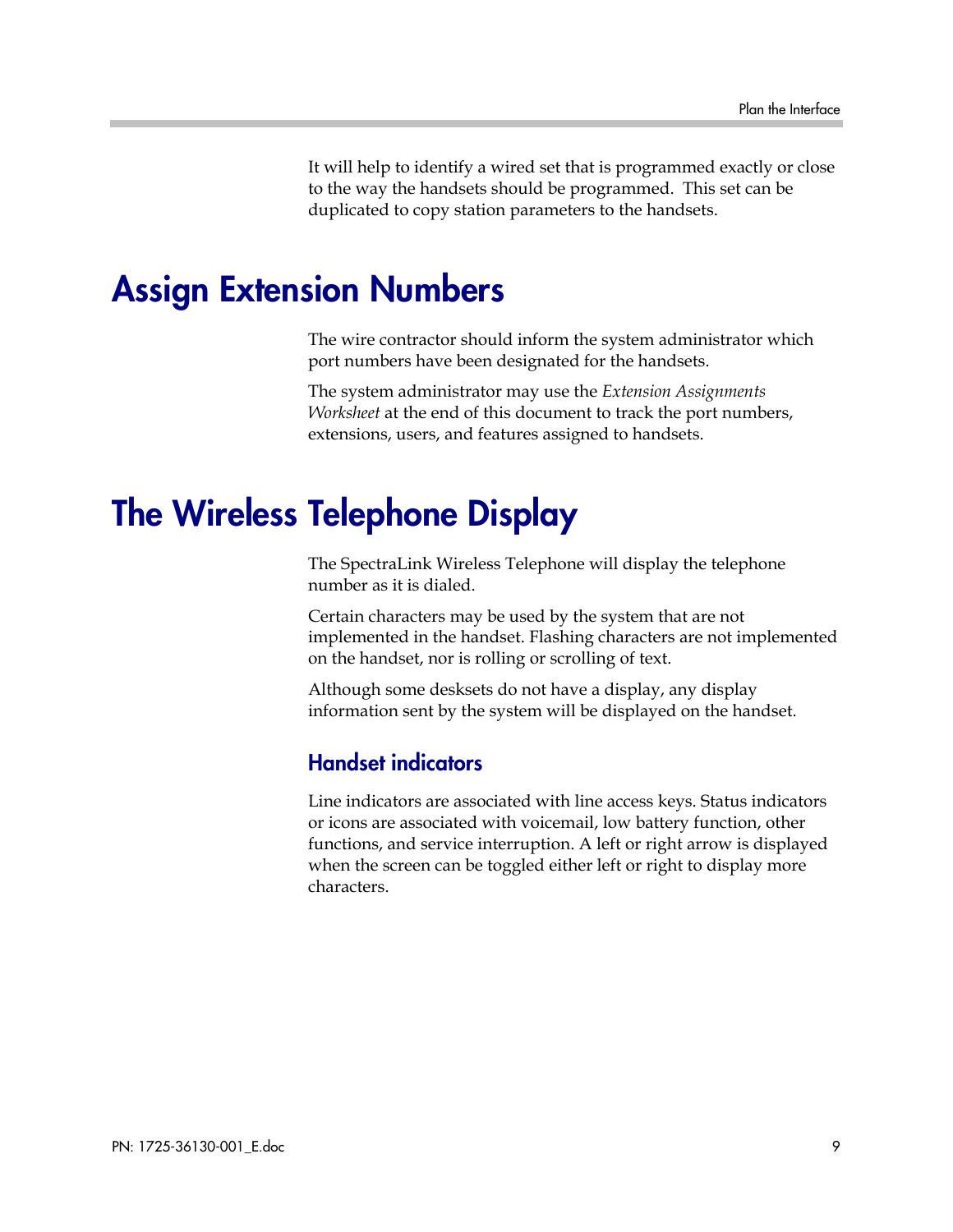When lines are programmed as shown on the key-map diagrams, the numeral icons on the handset display will be mapped to any deskset LEDs associated with the corresponding feature keys. The line icons will be displayed as follows:

| <b>Line State</b> | <b>Handset</b><br><b>Line Status Icon State</b> |
|-------------------|-------------------------------------------------|
| On-hook           | Off                                             |
| Off-hook          | On                                              |
| Ringing           | Fast flash                                      |
| On hold           | Slow flash                                      |

## Feature Programming Requirements

When planning the interface, the following information must be taken into account:

#### Line sequences

The handset uses two types of key sequences to access PBX features and multiple lines. Line sequences are those where the user presses the LINE key and then a number key. The key-map design designates "line" keys that should be programmed for line appearance so that they correspond to line sequences on the handset.

The line icon on the handset will reflect activity on the corresponding deskset key. For this reason, it is recommended that line appearance keys be used only for line access. If only one line is assigned to a particular handset, leave the other designated line keys identified on the key maps unassigned. The corresponding handset  $LINE + key$ sequences will then have no function.

### Function sequences

Function sequences are those where the handset user presses the FCN key and then a number key. Designated "function" deskset keys programmed to system features such as Transfer and Conference may have their corresponding menu items display on the handset function menu. See the key-map diagram for the function keys that are available for feature programming.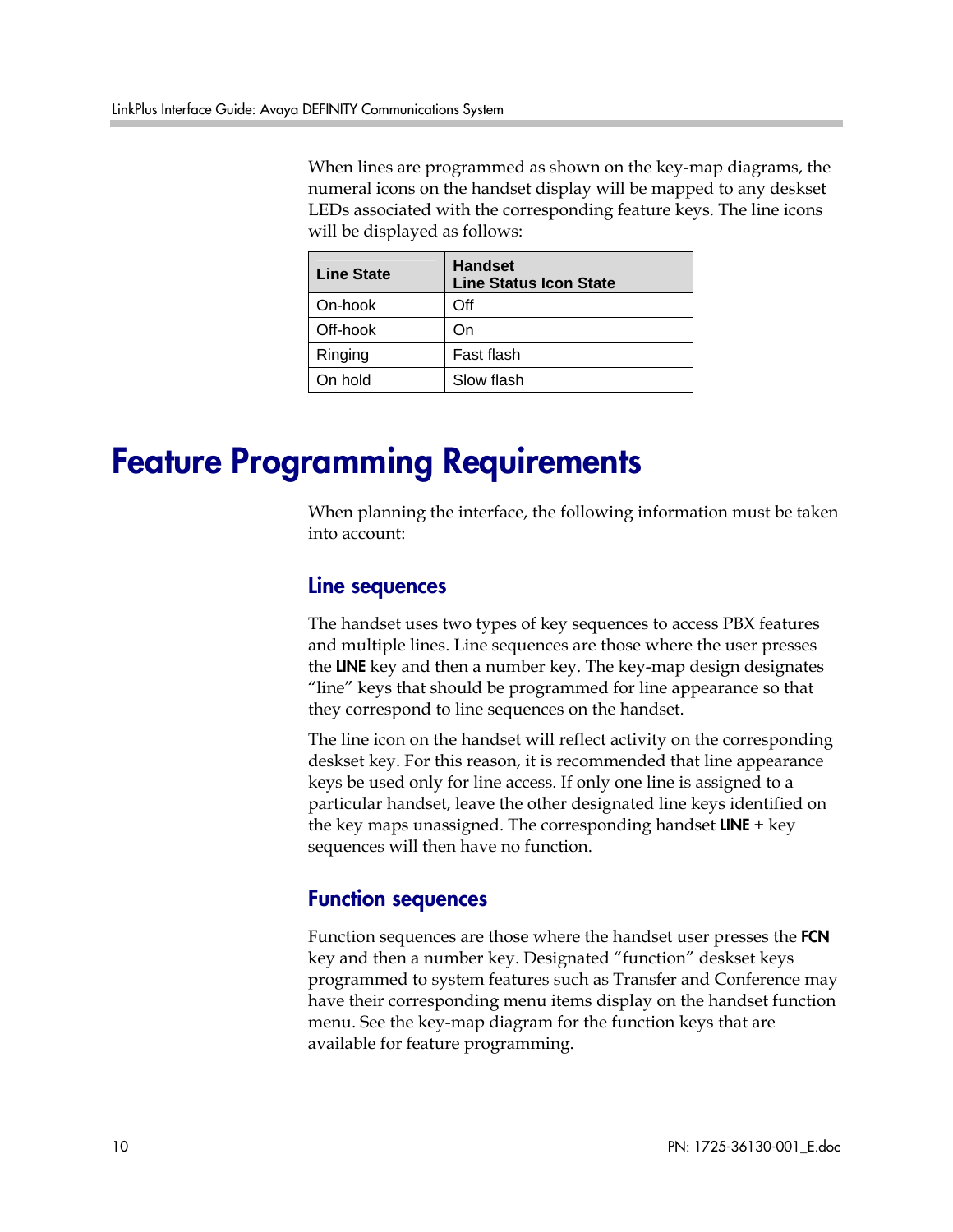## Function Menu Programming

#### SpectraLink 6300 MCU

Note that the function menu defaults set for the handsets associated with the SpectraLink 6300 MCU can be changed via the SpectraLink Operator's Console. If the system uses softkeys, to minimize unwanted interaction between system display and the handset function menu display, configure the handset menu to include a delay of one function key. The user will then have to press **FCN** twice before the handset menu displays, allowing the first press of the FCN key to access softkey functions. See *SpectraLink 6300 MCU: Operator's Console* for further procedural information. Another option may be to disable the softkey menu at the system and exclusively use the SpectraLink menu. This would remove any unwanted interaction, but may restrict the number of available features to the number of programmable keys on the handset.

#### SpectraLink 6100 MCU

For the SpectraLink 6100 MCU, the handset function menu can only be changed via remote configuration through the services of Polycom Customer Support.

#### SpectraLink 8000 Telephony Gateways

Menu options can be changed in the Administration Console of the SpectraLink 8000 Telephony Gateways. The Delay function is used when the PBX uses softkeys. With Delay, when the FCN key is pressed, the handset displays the features that are associated with the softkeys so that one of these features can be selected first. If Delay is programmed, pressing the FCN key twice will bring up the menus immediately. Under the menu programming section of the Administration console there is an option to use Delay (same as the SpectraLink 6300 MCU).

See your handset's *Configuration and Administration* document for further details. Also refer to the *SpectraLink 8000 Telephony Gateway: Administration Guide for SRP* document for details on configuring the telephone switch type.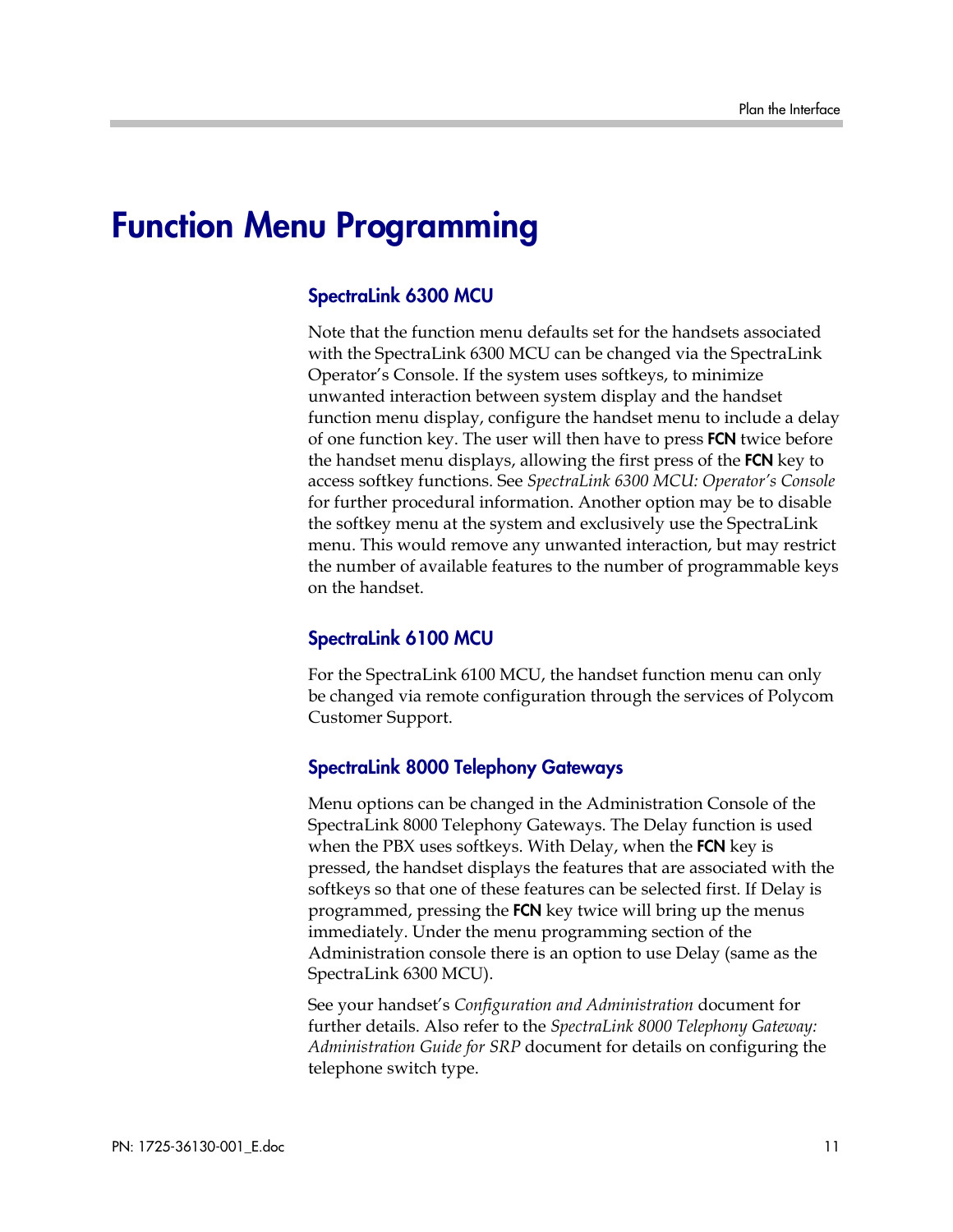#### Hold

The Hold feature should be programmed to the HOLD key as shown on the Key-map Diagrams so that when the **HOLD** key or softkey is pressed on the handset, the call is placed on hold.

#### **Mute**

The handset Mute function is hard-coded on the PTB 4xx handset to **FCN+1**. This function sequence is recommended, but the system administrator can assign the Mute function to any available function key sequence or leave the function unassigned. The SpectraLink 6000 and SpectraLink 8020/8030 Wireless Telephones use a **Mute** softkey.

#### Voicemail

The message-waiting icon on the handset is activated with the message indication of the deskset. The voice mail feature on the deskset must be assigned to the feature key as shown in the Key-map Diagrams. Do not assign any other feature to this key, since the associated LED is directly mapped to the message-waiting icon on the handset. This LED assignment must be used in order to support the message-waiting icon. Using this key for any other feature or for line access could cause unacceptable system performance.

#### **Speakerphone**

If a handset such s the PTB 4xx has no speaker, speakerphone function and functions that require the use of the volume keys will not be made available on the handset.

#### Ring types

Handset ring types (soft, normal, vibrate, etc.) are programmed by the handset user and are not accessible or changeable by the system switch. Whenever possible the audible ringer on the handset will follow the cadence provided by the system switch. Call progress tones provided by the host system will be passed through to the handset.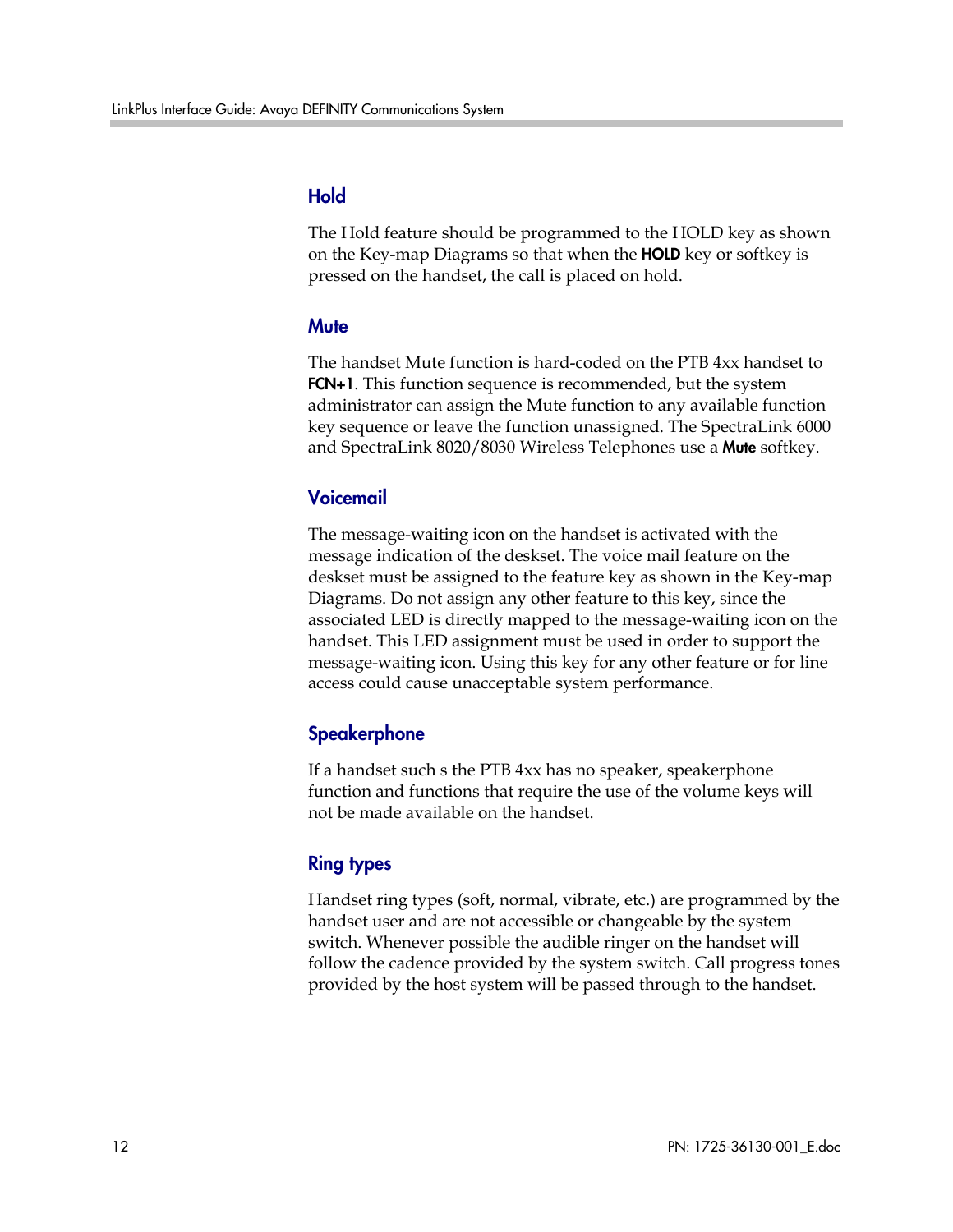# Interface Implementation

This section describes the recommended programming to use the SpectraLink 6000 System with a DEFINITY Communications System. The procedures assume:

- The DEFINITY system is installed and operational in an approved configuration. See the *Telephone Switch Interface Matrix* document for tested configurations.
- A trained DEFINITY technician will be on site with the Installer to program the system.
- The SpectraLink 6000 System or SpectraLink 8000 Telephony Gateway is installed and the handsets are available for programming.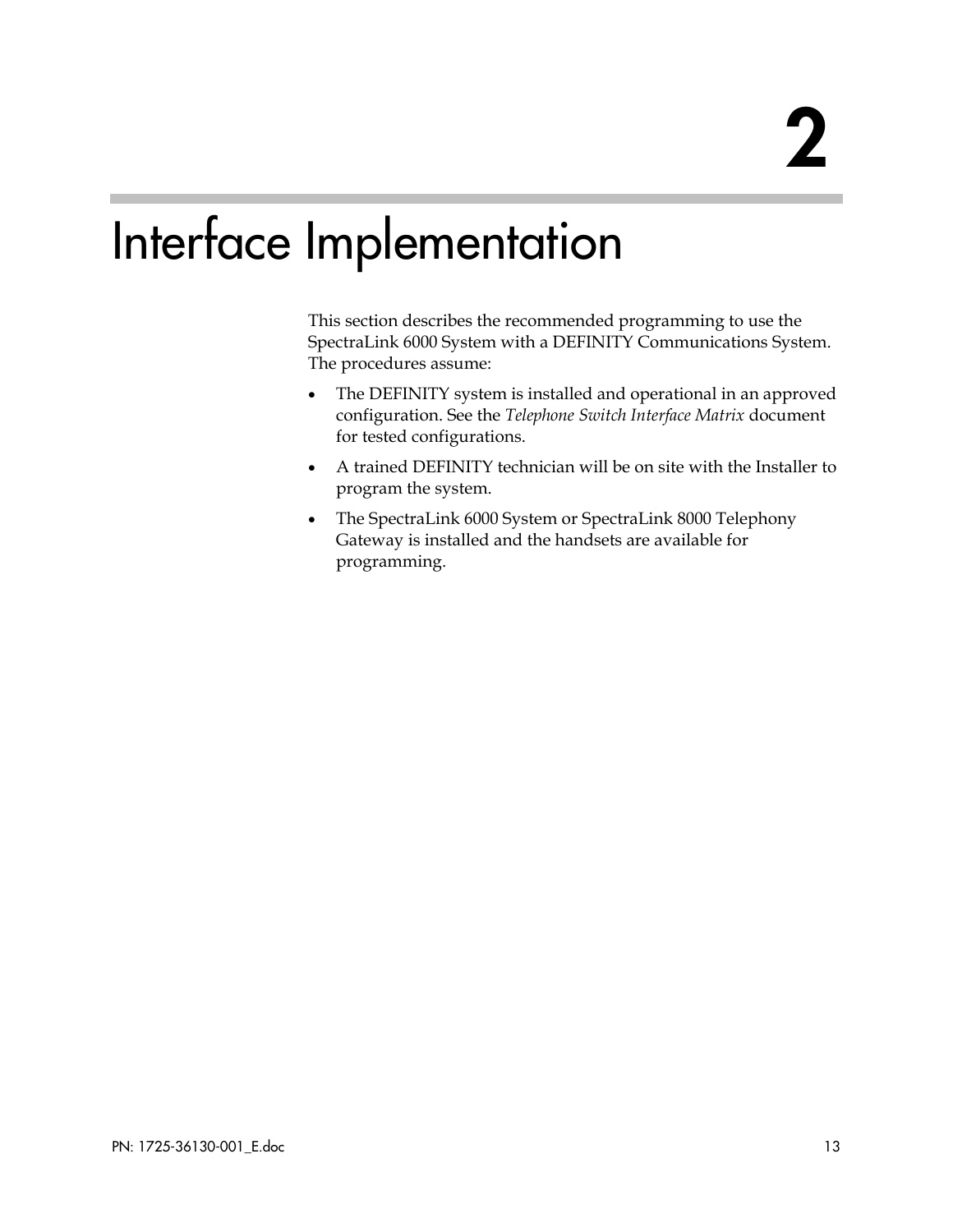## DEFINITY Four-Wire Interface

The DEFINITY TN754B (any vintage) or TN754 (vintage 11 or higher) circuit pack provides eight, four-wire digital station circuits. Two of these wires are used for transmit, two are used for receive. Typically the stations are wired to a block or to a patch panel. From the block or patch panel the stations are wired to a modular jack. The jack can connect to a short patch cord that connects to the MCU. The following table shows the Avaya side of the block or patch panel wiring.

| Pair           | <b>Function</b>           |  |  |
|----------------|---------------------------|--|--|
| 1              |                           |  |  |
| $\overline{2}$ | <b>Receive Station 1</b>  |  |  |
| 3              | <b>Transmit Station 1</b> |  |  |
| 4              |                           |  |  |
| 5              | <b>Receive Station 2</b>  |  |  |
| 6              | <b>Transmit Station 2</b> |  |  |
| 7              |                           |  |  |
| 8              | <b>Receive Station 3</b>  |  |  |
| 9              | Transmit Station 3        |  |  |
| 10             |                           |  |  |
| 11             | <b>Receive Station 4</b>  |  |  |
| 12             | <b>Transmit Station 4</b> |  |  |
| 13             |                           |  |  |
| 14             | Receive Station 5         |  |  |
| 15             | <b>Transmit Station 5</b> |  |  |
| 16             |                           |  |  |
| 17             | Receive Station 6         |  |  |
| 18             | Transmit Station 6        |  |  |
| 19             |                           |  |  |
| 20             | <b>Receive Station 7</b>  |  |  |
| 21             | Transmit Station 7        |  |  |
| 22             |                           |  |  |
| 23             | <b>Receive Station 8</b>  |  |  |
| 24             | <b>Transmit Station 8</b> |  |  |
| 25             |                           |  |  |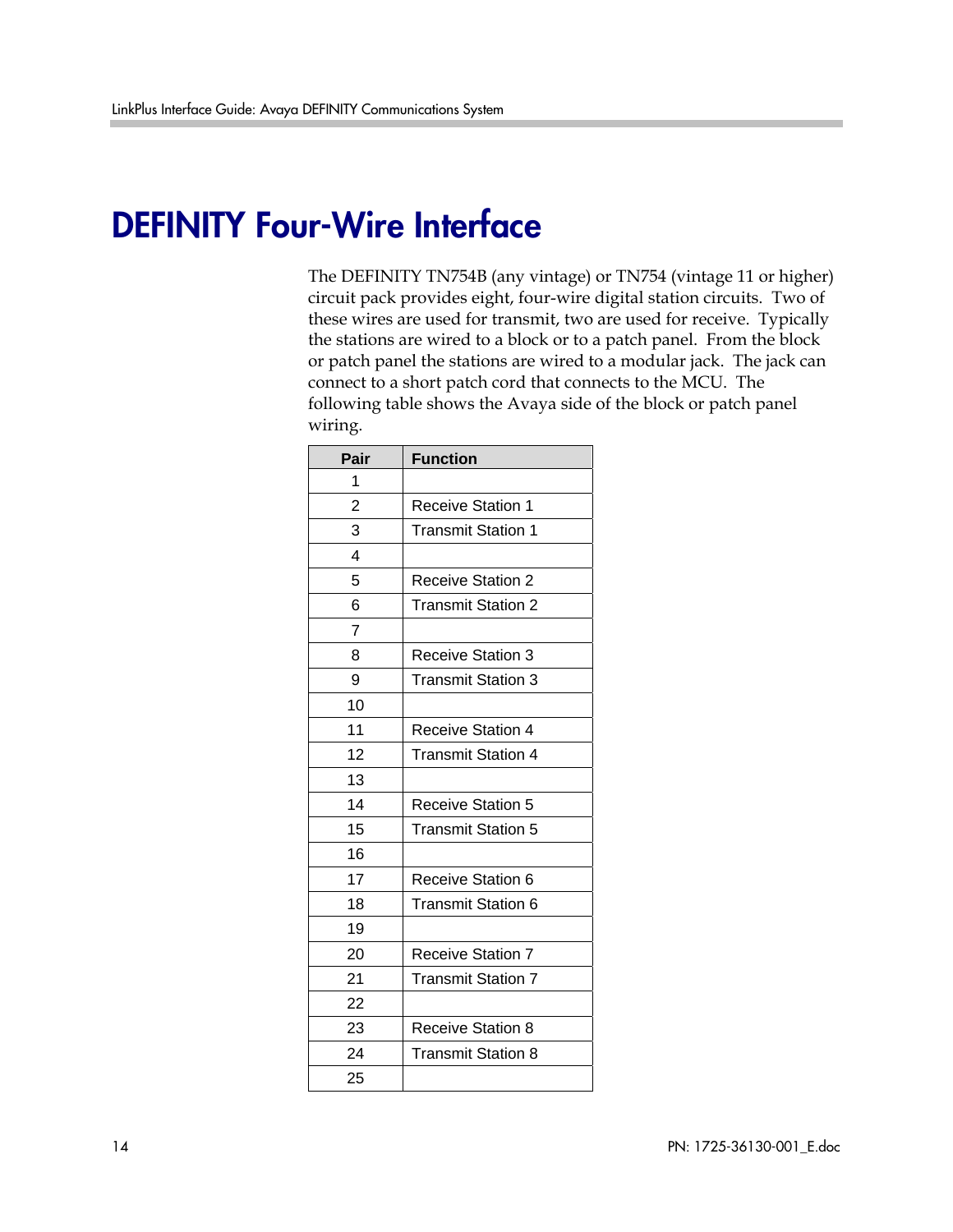See the documentation for your SpectraLink components for more information about wiring the demarc block or patch panel.

The following table shows the patch cord pinout for the Avaya side of the modular 8-pin (RJ45) connector.

| Pin | <b>Function</b> |  |  |
|-----|-----------------|--|--|
|     | Receive         |  |  |
| 2   | Receive         |  |  |
| з   | Transmit        |  |  |
| ่ค  | Transmit        |  |  |



Each digital pair is polarity insensitive. If you reverse polarity the system will still work.

# Set the Switch Interface Type

#### SpectraLink 6100 MCU

The SpectraLink 6100 Master Control Unit (MCU) requires the switch interface type to be configured using the front panel buttons. The configuration procedures are detailed in the *SpectraLink 6100 MCU: Installation and Operation* document.

#### SpectraLink 6300 MCU

When configuring the SpectraLink 6300 MCU, the PBX interfaces are available as sub-menu selections when defining the Interface Module type using the SpectraLink 6300 MCU Operator's Console. Refer to the *SpectraLink 6300 MCU: Operator's Console* document for details on configuring the Interface Modules.

#### SpectraLink 8000 Telephony Gateways

Connect to the SpectraLink 8000 Telephony Gateway using the serial or modem interface. From the Main Menu, choose Gateway Configuration. Scroll to Telephone Switch Type and press enter to change this field, from the Submenu of PBX types, select DEFINITY. Refer to the *SpectraLink 8000 Telephony Gateway: Administration Guide for SRP* document for details on configuring the Telephone Switch Type.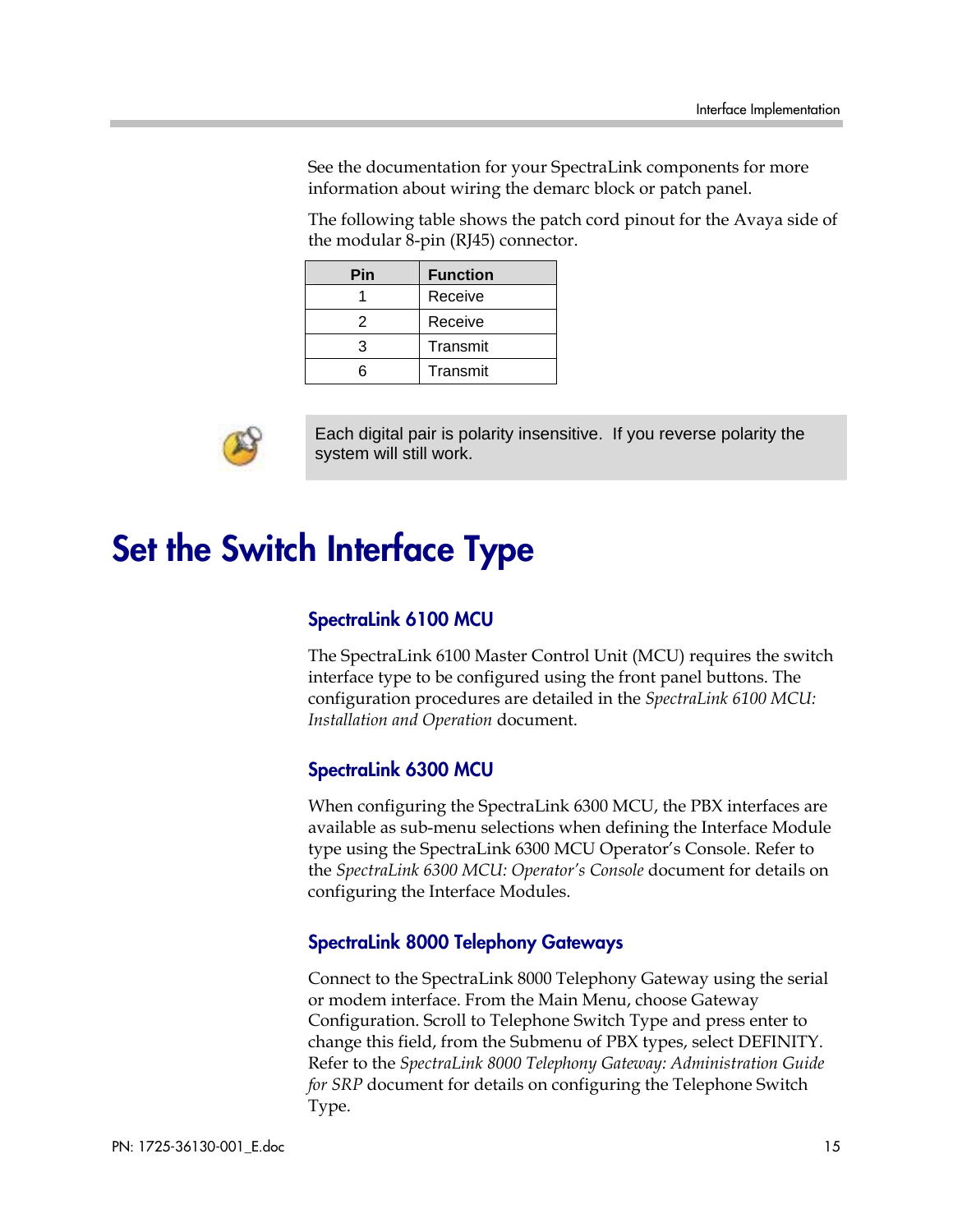# Key-mapping the Handset to Emulate 8410D Functionality

Programmable buttons on Page 2 of the station form can be assigned as determined in the pre-installation procedures. The following diagram shows how the 8410D buttons map to the handset.



DEFINITY 8410D Key-mapping

The FCN [number] and LINE [number] labels represent the key sequence on the handset mapped to the corresponding key on the desk set. The FCN \* sequence is used to map to softkeys. Pressing the FCN key on the handset followed by the \* key and the [number] key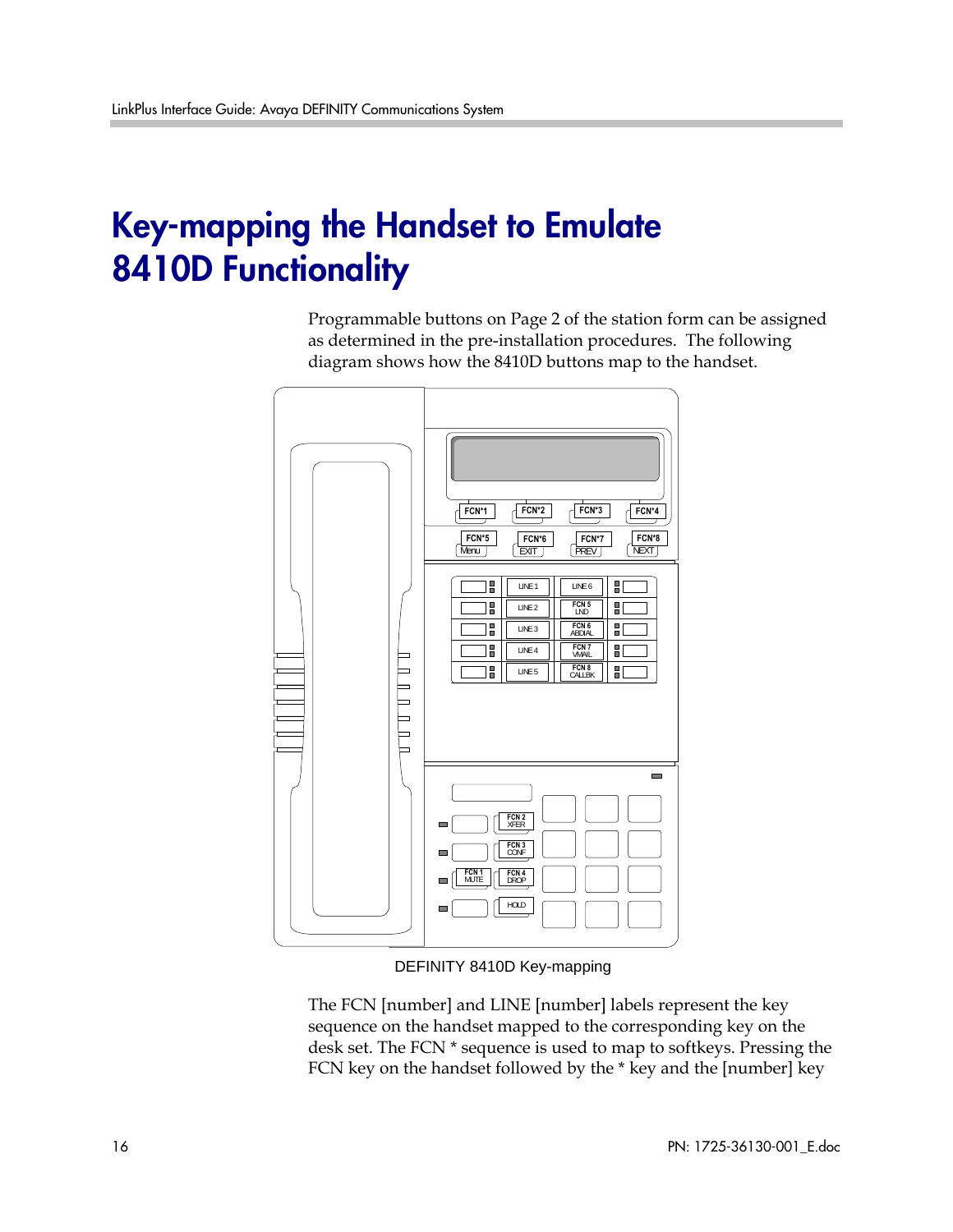is the sequence equivalent to pressing the corresponding softkey on the desk set.

The handset function menu default settings are shown on each corresponding button in the above diagram; these may be changed as described above in *Function Menu Programming*. Some of these functions (Mute, Redial, Forward, etc.) are activated by softkeys or FCN menu options on the SpectraLink 6000 and SpectraLink 8020/8030 Wireless Telephones.

| $FCN + 1$ | <b>MUTE</b>       | $FCN + 2$ | <b>XFER</b>   |
|-----------|-------------------|-----------|---------------|
| $FCN + 3$ | <b>CONF</b>       | $FCN + 4$ | <b>DROP</b>   |
| $FCN + 5$ | LND               | $FCN + 6$ | ABDIAL        |
| $FCN + 7$ | VMAIL             | $FCN + 8$ | <b>CALLBK</b> |
| $FCN + 9$ | <b>EXIT MENUS</b> |           |               |

# Program DEFINITY

Each handset must be administered on the DEFINITY so the switch will recognize the handset and allow access to system facilities and features. The DEFINITY technician or local system programmer should perform the necessary programming.

### Save translations

Before beginning to program the system, the technician may want to back up the current programming with the save translations command. This will take time, but will ensure that translations can be restored if necessary.

# Program Handsets

### Copy settings from a wired set

The easiest way to program the SpectraLink Wireless Telephone on DEFINITY is to find a wired 8410D station that has settings and restrictions similar to what is required for the handset, and use the duplicate station command to copy those settings to a "template" handset. If there is no 8410D available, find a station that has similar settings, and use the display or print station command to check the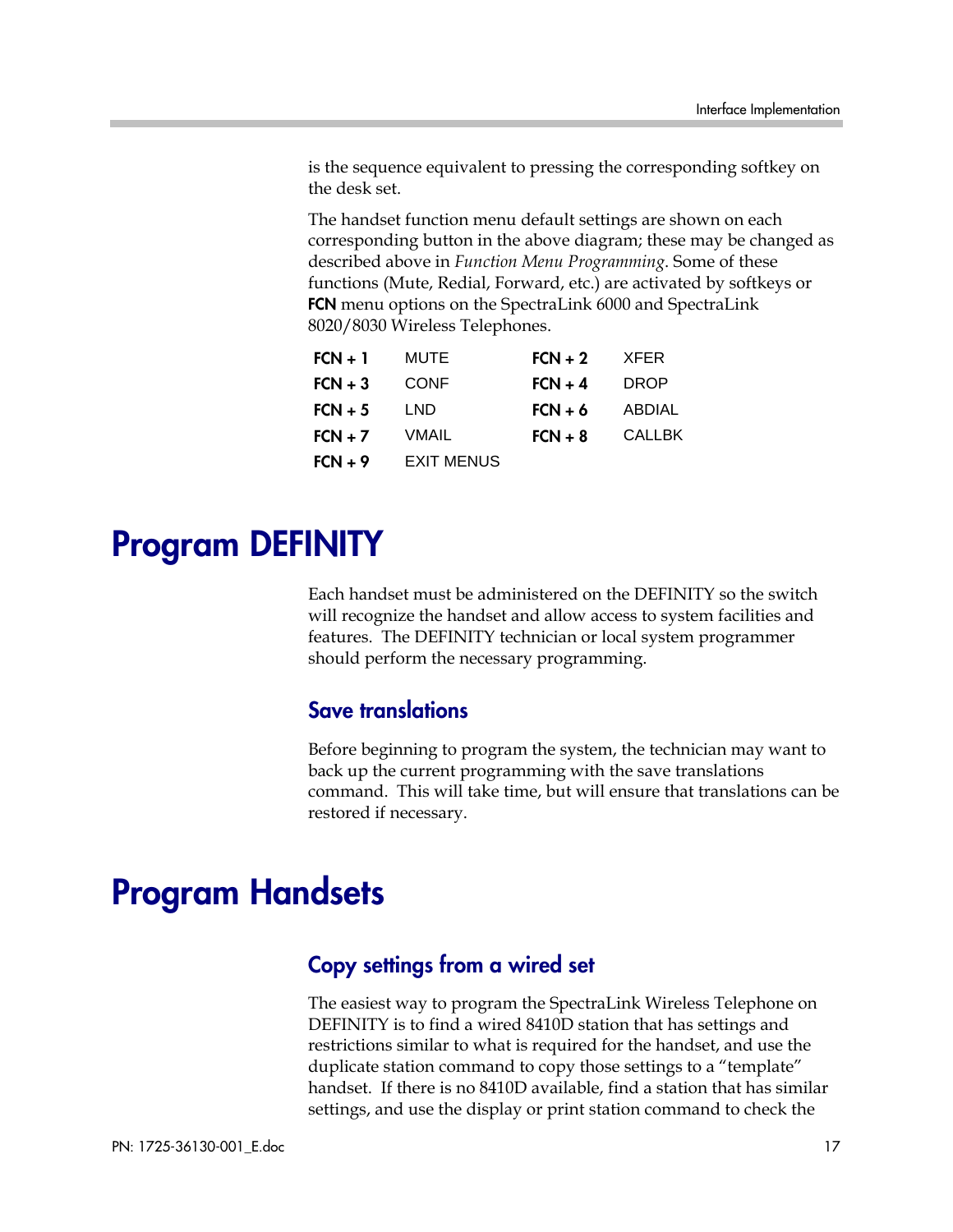settings so they can be manually duplicated using an add station command for the template handset.

### Station features for handset

Station features on Page 1 of the station form can be assigned or copied as determined in the pre-installation procedures. The following settings must be set for the handset:

Type: 8410D

Name: the handset user's name, if there is a permanent user assigned.

Auto Answer: None (this is the default, and forces calls to ring the handset)

### Notes for users

The following features are not supported on the PTB 4xx handset:

- Personalized Ring feature
- The 8410's SHIFT, TEST, and SPEAKR keys
- The 8410's red programmable button lamps

The handset display has only 16 characters per line; longer messages will wrap onto the second line of the display. DEFINITY's fivecharacter menu names (for example, CpkUp for Call Pickup) will be truncated to three characters on the handset. If the customer wants to change these three-character messages, they can be customized using DEFINITY's Language Translations feature.

### Assign buttons

The technician can assign Call Appearances, Line (trunk) Appearances, and features to buttons to fit user needs.

If the handset will be used in conjunction with a wired station, administer the handset as a Bridged Appearance of the wired station.

- Assign buttons 1-3 as bridged appearances (brdg-appr) of the wired station. This will allow the first three appearances on the handset to correspond to the first three appearances on the wired station.
- Assign buttons 4-5 as call appearances (call-appr). This must be done because DEFINITY requires at least two call appearances of the extension on each station.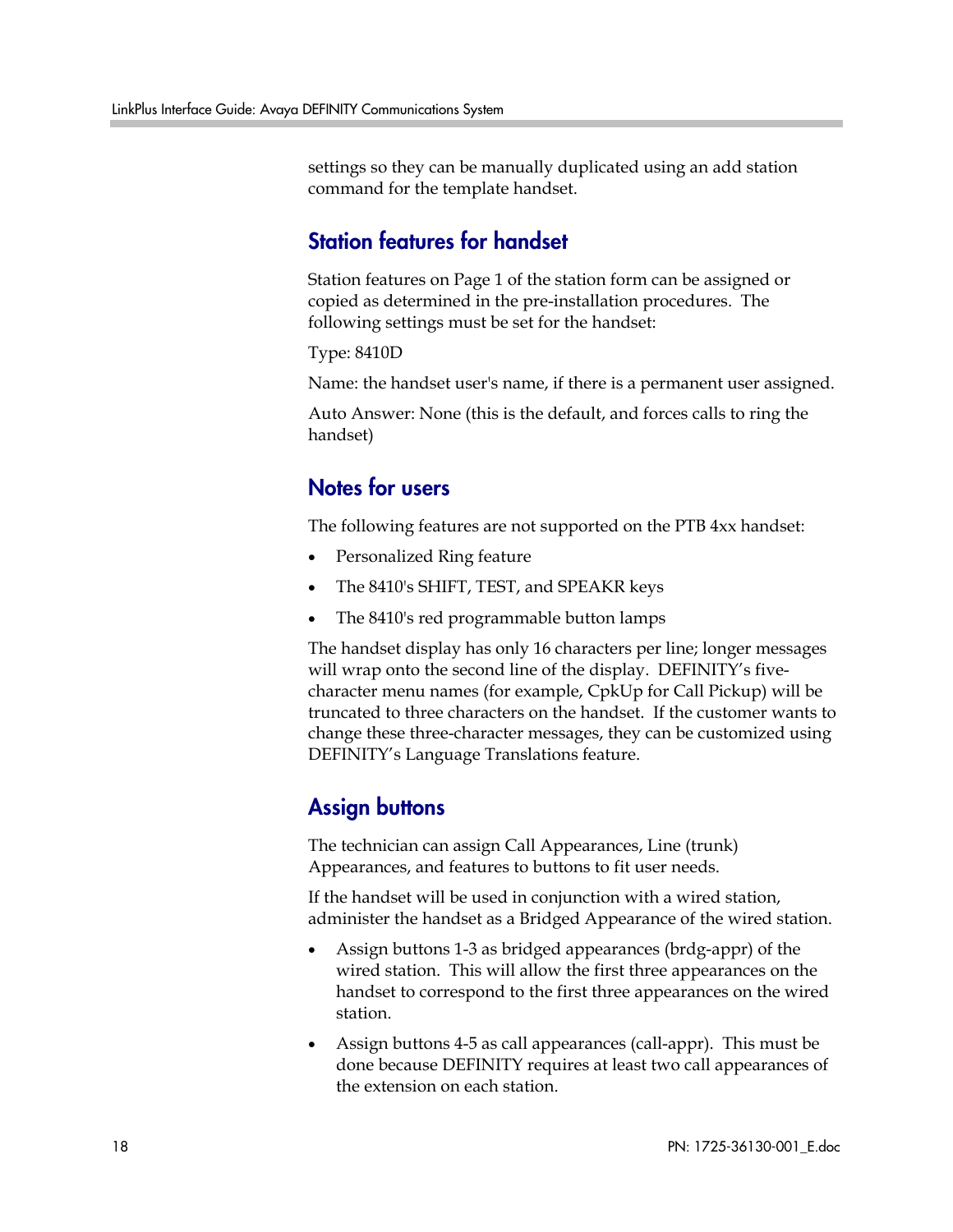• To make the handset ring when the wired station rings, change Bridged Call Alerting to Yes on the wired station.

If the handset is not a bridged appearance of a wired station, assign buttons 1-3 as call appearances (call-appr).

### Duplicate programming

After the model handset or phones have been completely programmed, use the duplicate station command to copy the programming to all "like" handsets. Change the extension of the bridged appearance on each set as it is copied.

The installer can now test the handsets.